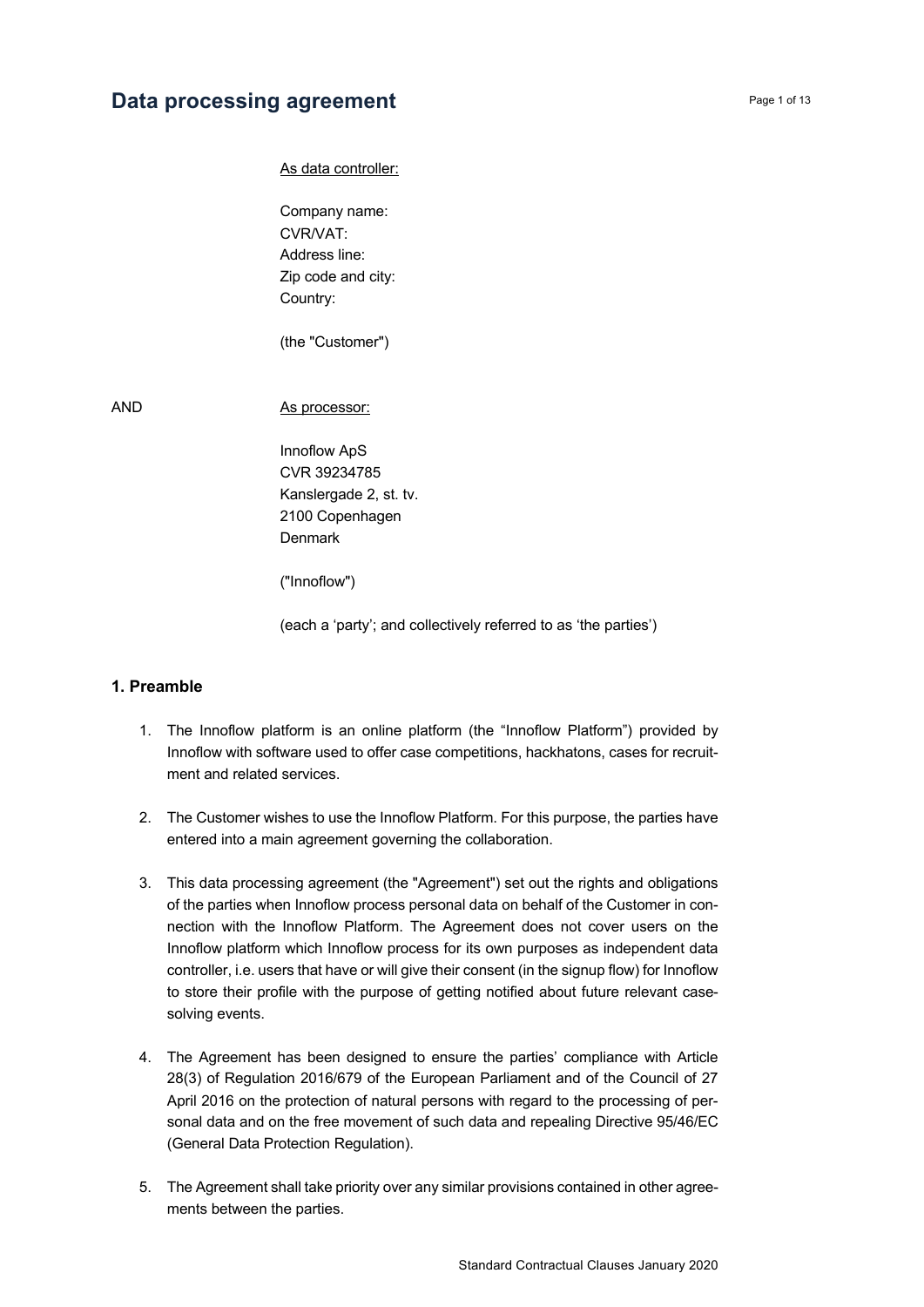- 6. Five appendices are attached to the Agreement and form an integral part of the Agreement.
- 7. Appendix A contains details about the processing of personal data, including the purpose and nature of the processing, type of personal data, categories of data subject and duration of the processing.
- 8. Appendix B contains the conditions for Innoflow's use of sub-processors and a list of sub-processors authorised by the Customer.
- 9. Appendix C contains the Customer's instructions with regards to the processing of personal data, the minimum security measures to be implemented by Innoflow and how audits of Innoflow and any sub-processors are to be performed.
- 10. Appendix D contains provisions for other activities which are not covered by the Agreement.
- 11. Appendix E contains details about the security of processing.
- 12. The Agreement along with appendices shall be retained in writing, including electronically, by both parties.
- 13. The Agreement shall not exempt the Innoflow from obligations to which Innoflow is subject pursuant to the General Data Protection Regulation (the GDPR) or other legislation.

# **2. The rights and obligations of the Customer**

- 1. The Customer is responsible for ensuring that the processing of personal data takes place in compliance with the GDPR (see Article 24 GDPR), the applicable EU or Member State<sup>1</sup> data protection provisions and the Agreement.
- 2. The Customer has the right and obligation to make decisions about the purposes and means of the processing of personal data.
- 3. The Customer shall be responsible, among other, for ensuring that the processing of personal data, which Innoflow is instructed to perform, has a legal basis.

# **3. Innoflow acts according to instructions**

1. Innoflow shall process personal data only on documented instructions from the Customer, unless required to do so by Union or Member State law to which Innoflow is subject. Such instructions shall be specified in appendices A and C. Subsequent instructions can also be given by the Customer throughout the duration of the processing of personal data, but such instructions shall always be documented and kept in writing, including electronically, in connection with the Agreement.

<sup>1</sup> References to "Member States" made throughout the Clauses shall be understood as references to "EEA Member States".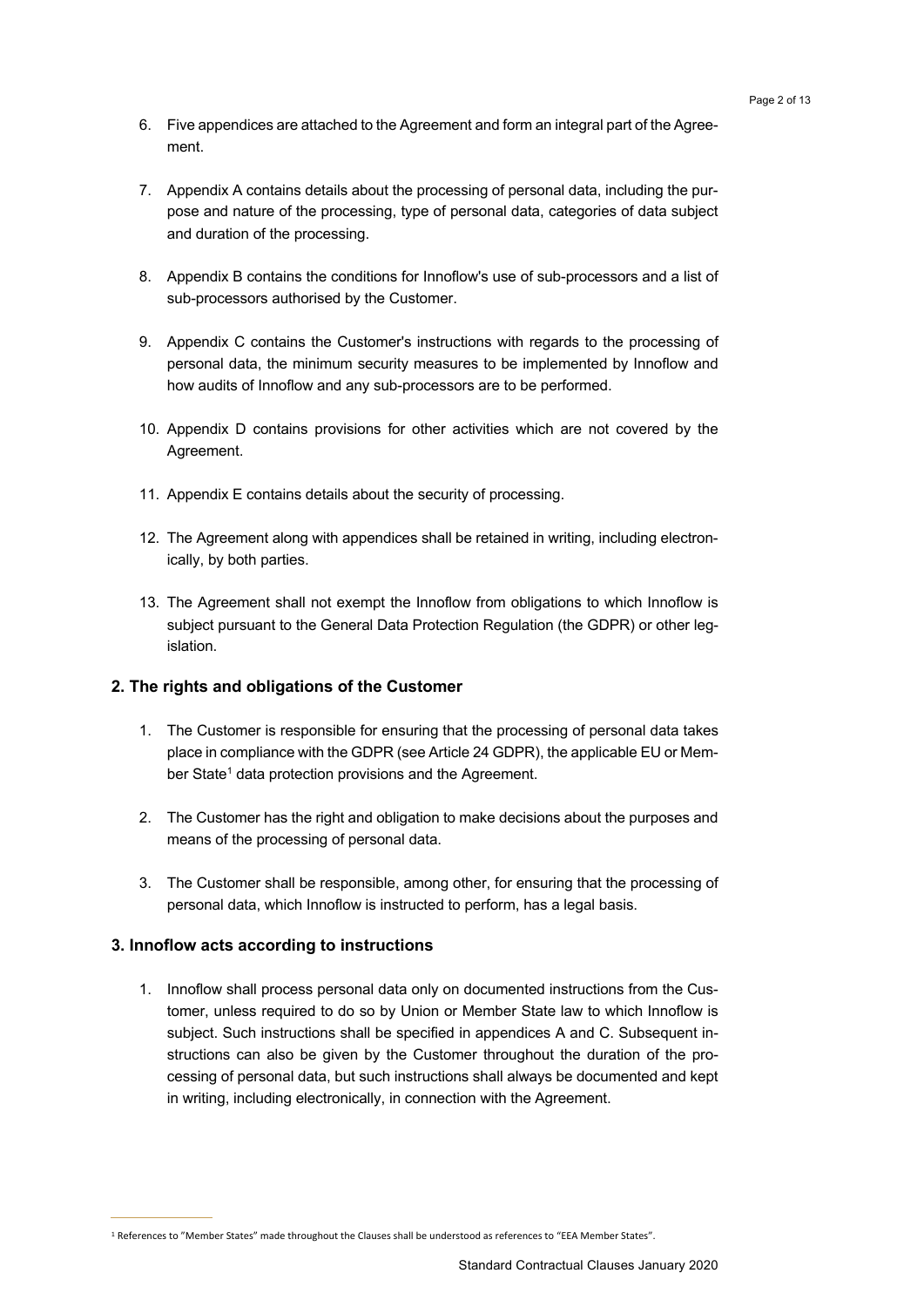2. Innoflow shall immediately inform the Customer if instructions given by the Customer, in the opinion of Innoflow, contravene the GDPR or the applicable EU or Member State data protection provisions.

#### **4. Confidentiality**

- 1. Innoflow shall only grant access to the personal data being processed on behalf of the Customer to persons under Innoflow's authority who have committed themselves to confidentiality or are under an appropriate statutory obligation of confidentiality and only on a need to know basis. The list of persons to whom access has been granted shall be kept under periodic review. On the basis of this review, such access to personal data can be withdrawn, if access is no longer necessary, and personal data shall consequently not be accessible anymore to those persons.
- 2. Innoflow shall at the request of the Customer demonstrate that the concerned persons under Innoflow's authority are subject to the abovementioned confidentiality.

### **5. Security of processing**

1. Article 32 GDPR stipulates that, taking into account the state of the art, the costs of implementation and the nature, scope, context and purposes of processing as well as the risk of varying likelihood and severity for the rights and freedoms of natural persons, the Customer and Innoflow shall implement appropriate technical and organisational measures to ensure a level of security appropriate to the risk.

The Customer shall evaluate the risks to the rights and freedoms of natural persons inherent in the processing and implement measures to mitigate those risks. Depending on their relevance, the measures may include the following:

- a. Pseudonymisation and encryption of personal data;
- b. the ability to ensure ongoing confidentiality, integrity, availability and resilience of processing systems and services;
- c. the ability to restore the availability and access to personal data in a timely manner in the event of a physical or technical incident;
- d. a process for regularly testing, assessing and evaluating the effectiveness of technical and organisational measures for ensuring the security of the processing.
- 2. According to Article 32 GDPR, Innoflow shall also independently from the Customer – evaluate the risks to the rights and freedoms of natural persons inherent in the processing and implement measures to mitigate those risks. To this effect, the Customer shall provide Innoflow with all information necessary to identify and evaluate such risks.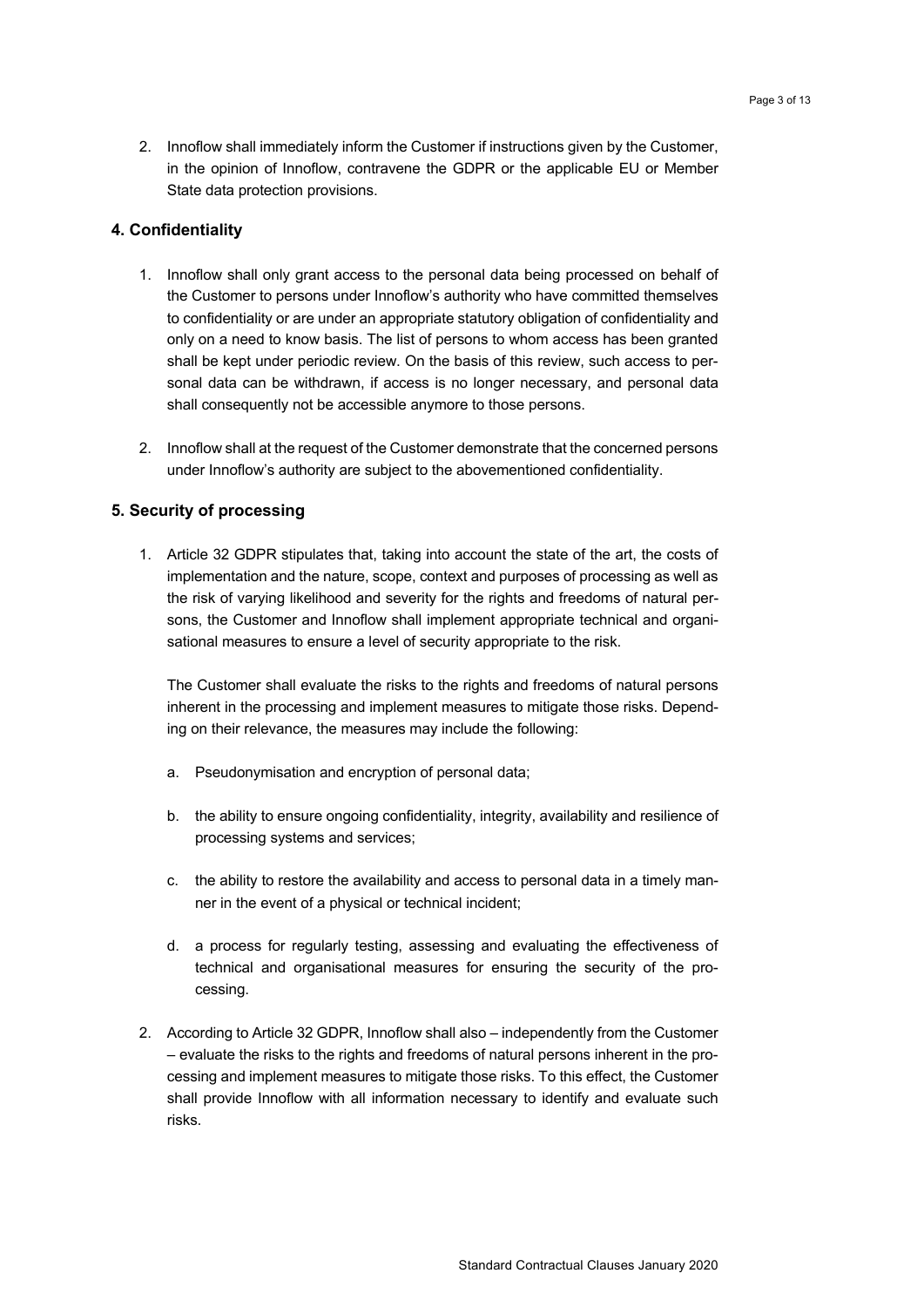3. Furthermore, Innoflow shall assist the Customer in ensuring compliance with the Customer's obligations pursuant to Articles 32 GDPR, by *inter alia* providing the data controller with information concerning the technical and organisational measures already implemented by Innoflow pursuant to Article 32 GDPR along with all other information necessary for the data controller to comply with the Customer's obligation under Article 32 GDPR.

If subsequently – in the assessment of the Customer – mitigation of the identified risks requires further measures to be implemented by Innoflow, than those already implemented by Innoflow pursuant to Article 32 GDPR, the Customer shall specify these additional measures to be implemented in Appendix C.

#### **6. Use of sub-processors**

- 1. Innoflow shall meet the requirements specified in Article 28(2) and (4) GDPR in order to engage another processor (a sub-processor).
- 2. Innoflow shall therefore not engage another processor (sub-processor) for the fulfilment of the Agreement without the prior general written authorisation of the Customer.
- 3. Innoflow has the Customer's general authorisation for the engagement of sub-processors. Innoflow shall inform in writing the Customer of any intended changes concerning the addition or replacement of sub-processors at least 1 months in advance, thereby giving the Customer the opportunity to object to such changes prior to the engagement of the concerned sub-processor(s). Longer time periods of prior notice for specific sub-processing services can be provided in Appendix B. The list of subprocessors already authorised by the Customer can be found in Appendix B.
- 4. Where Innoflow engages a sub-processor for carrying out specific processing activities on behalf of the Customer, the same data protection obligations as set out in the Agreement shall be imposed on that sub-processor by way of a contract or other legal act under EU or Member State law, in particular providing sufficient guarantees to implement appropriate technical and organisational measures in such a manner that the processing will meet the requirements of the Agreement and the GDPR.

Innoflow shall therefore be responsible for requiring that the sub-processor at least complies with the obligations to which Innoflow is subject pursuant to the Agreement and the GDPR.

5. A copy of such a sub-processor agreement and subsequent amendments shall – at the Customer's request – be submitted to the Customer, thereby giving the Customer the opportunity to ensure that the same data protection obligations as set out in the Agreement are imposed on the sub-processor. Agreement on business related issues that do not affect the legal data protection content of the sub-processor agreement, shall not require submission to the Customer.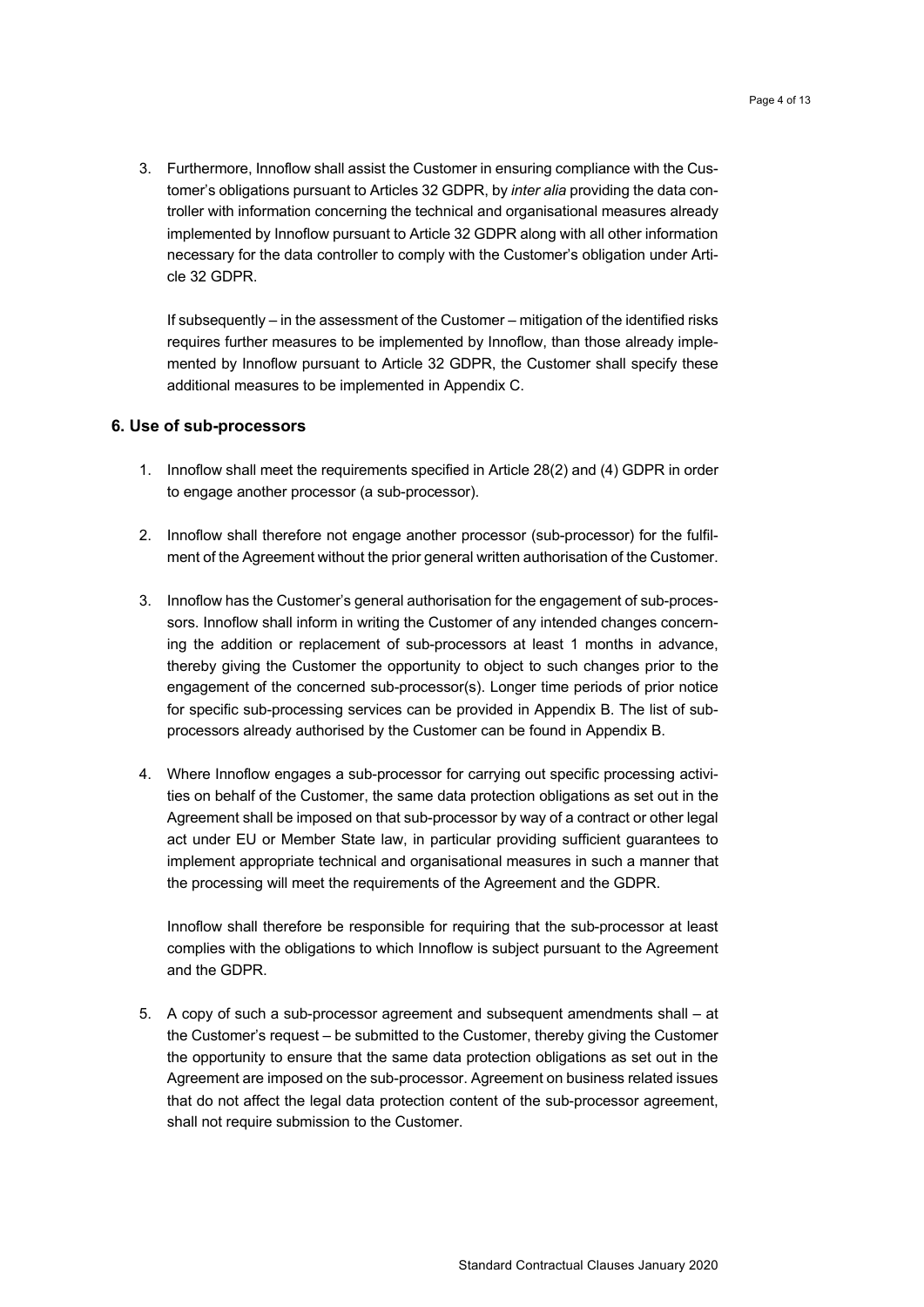- 6. Innoflow shall agree a third-party beneficiary clause with the sub-processor where in the event of bankruptcy of Innoflow – the Customer shall be a third-party beneficiary to the sub-processor agreement and shall have the right to enforce the agreement against the sub-processor engaged by Innoflow, e.g. enabling the Customer to instruct the sub-processor to delete or return the personal data.
- 7. If the sub-processor does not fulfil his data protection obligations, Innoflow shall remain fully liable to the Customer as regards the fulfilment of the obligations of the subprocessor. This does not affect the rights of the data subjects under the GDPR – in particular those foreseen in Articles 79 and 82 GDPR – against the Customer and Innoflow, including the sub-processor.

### **7. Transfer of data to third countries or international organisations**

- 1. Any transfer of personal data to third countries or international organisations by Innoflow shall only occur on the basis of documented instructions from the Customer and shall always take place in compliance with Chapter V GDPR.
- 2. In case transfers to third countries or international organisations, which Innoflow has not been instructed to perform by the Customer, is required under EU or Member State law to which Innoflow is subject, Innoflow shall inform the Customer of that legal requirement prior to processing unless that law prohibits such information on important grounds of public interest.
- 3. Without documented instructions from the Customer, Innoflow therefore cannot within the framework of the Agreement:
	- a. transfer personal data to a data controller or a data processor in a third country or in an international organization
	- b. transfer the processing of personal data to a sub-processor in a third country
	- c. have the personal data processed in by Innoflow in a third country
- 4. The Customer's instructions regarding the transfer of personal data to a third country including, if applicable, the transfer tool under Chapter V GDPR on which they are based, shall be set out in Appendix C.6.
- 5. The Agreement shall not be confused with standard data protection agreement within the meaning of Article 46(2)(c) and (d) GDPR, and the Agreement cannot be relied upon by the parties as a transfer tool under Chapter V GDPR.

#### **8. Assistance to the Customer**

1. Taking into account the nature of the processing, Innoflow shall assist the Customer by appropriate technical and organisational measures, insofar as this is possible, in the fulfilment of the Customer's obligations to assist the Customer with responding to requests for exercising the data subject's rights laid down in Chapter III GDPR.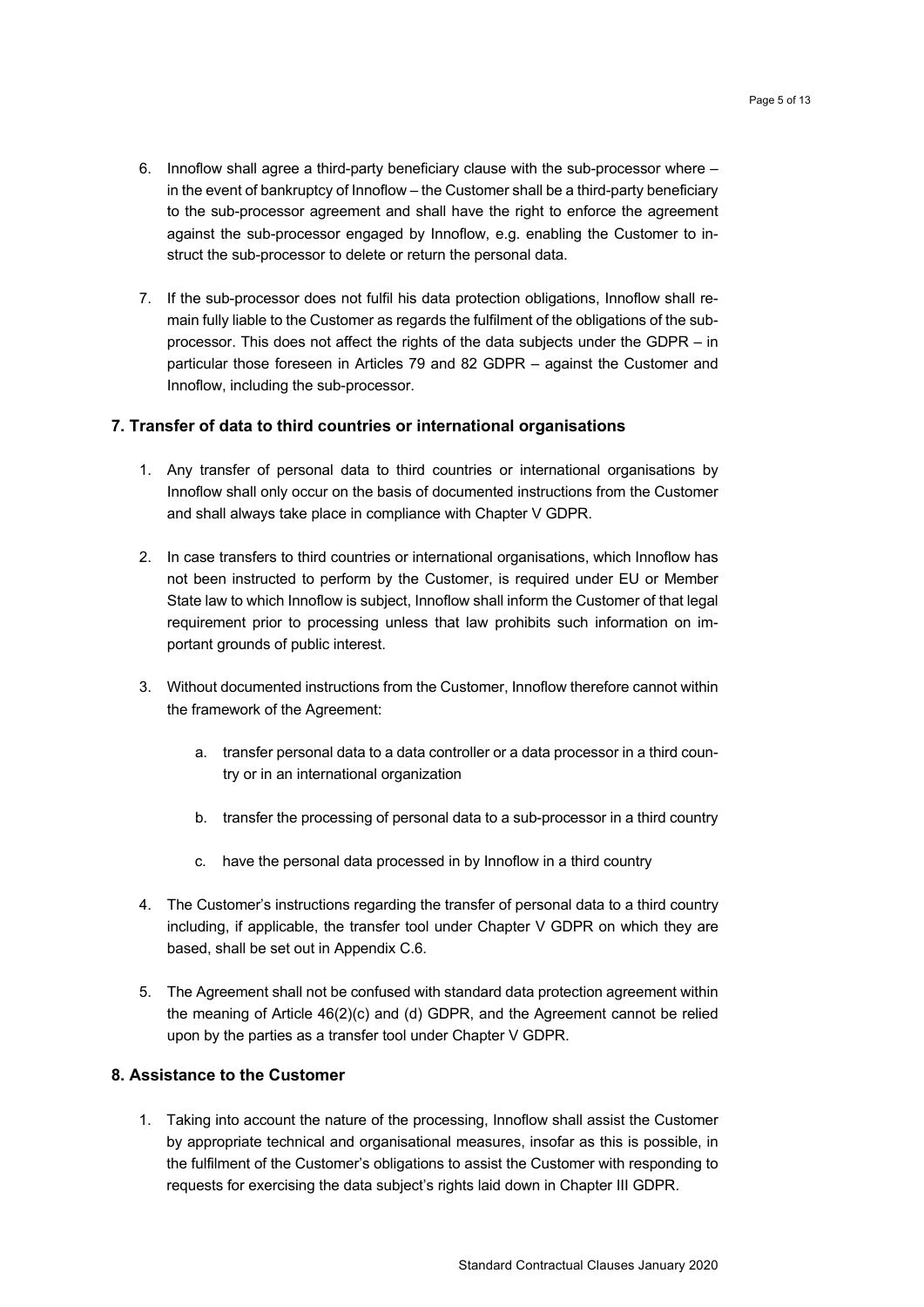This entails that Innoflow shall, insofar as this is possible, assist the Customer with the Customer's compliance with:

- a. the right to be informed when collecting personal data from the data subject
- b. the right to be informed when personal data have not been obtained from the data subject
- c. the right of access by the data subject
- d. the right to rectification
- e. the right to erasure ('the right to be forgotten')
- f. the right to restriction of processing
- g. notification obligation regarding rectification or erasure of personal data or restriction of processing
- h. the right to data portability
- i. the right to object
- j. the right not to be subject to a decision based solely on automated processing, including profiling
- 2. In addition to Innoflow's obligation to assist the Customer pursuant to Clause 6.3., Innoflow shall furthermore, taking into account the nature of the processing and the information available to Innoflow, assist the Customer in ensuring compliance with:
	- a. The Customer's obligation to without undue delay and, where feasible, not later than 72 hours after having become aware of it, notify the personal data breach to the competent supervisory authority, unless the personal data breach is unlikely to result in a risk to the rights and freedoms of natural persons;
	- b. the Customer's obligation to without undue delay communicate the personal data breach to the data subject, when the personal data breach is likely to result in a high risk to the rights and freedoms of natural persons;
	- c. the Customer's obligation with carrying out an assessment of the impact of the envisaged processing operations on the protection of personal data (a data protection impact assessment);
	- d. the Customer's obligation with consulting the competent supervisory authority, prior to processing where a data protection impact assessment indicates that the processing would result in a high risk in the absence of measures taken by the Customer to mitigate the risk.
- 3. The parties shall define in Appendix C the appropriate technical and organisational measures by which Innoflow is required to assist the Customer as well as the scope and the extent of the assistance required. This applies to the obligations foreseen in Clause 9.1. and 9.2.

#### **9. Notification of personal data breach**

1. In case of any personal data breach, Innoflow shall, without undue delay after having become aware of it, notify the Customer of the personal data breach.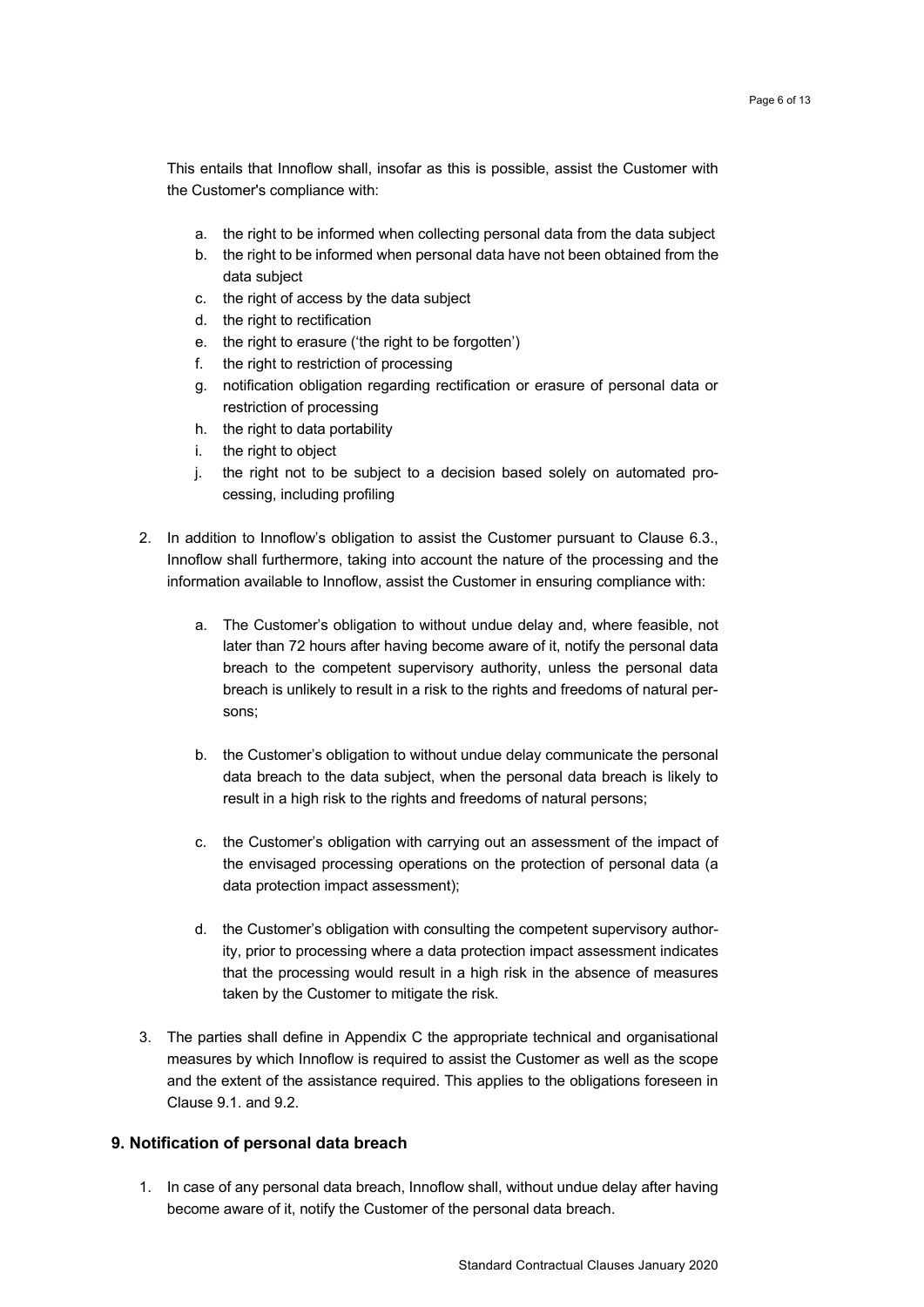- 2. Innoflow's notification to the Customer shall, if possible, take place within 48 hours after Innoflow has become aware of the personal data breach to enable the Customer to comply with the Customer's obligation to notify the personal data breach to the competent supervisory authority, cf. Article 33 GDPR.
- 3. In accordance with Clause 9(2)(a), Innoflow shall assist the Customer in notifying the personal data breach to the competent supervisory authority, meaning that Innoflow is required to assist in obtaining the information listed below which, pursuant to Article 33(3)GDPR, shall be stated in the Customer's notification to the competent supervisory authority:
	- a. The nature of the personal data including where possible, the categories and approximate number of data subjects concerned and the categories and approximate number of personal data records concerned;
	- b. the likely consequences of the personal data breach;
	- c. the measures taken or proposed to be taken by the Customer to address the personal data breach, including, where appropriate, measures to mitigate its possible adverse effects.
- 4. The parties shall define in Appendix C all the elements to be provided by Innoflow when assisting the Customer in the notification of a personal data breach to the competent supervisory authority.

#### **10. Erasure and return of data**

- 1. On termination of the provision of personal data processing services, Innoflow shall be under obligation to delete all personal data processed on behalf of the Customer, unless Union or Member State law requires storage of the personal data.
- 2. All *personal data* will by default be deleted 2 weeks after the last event milestone unless otherwise specified by data controller. All *event data* will by default be deleted 12 weeks after the last milestone unless otherwise specified by data controller.

#### **11. Audit and inspection**

- 1. Innoflow shall make available to the Customer all information necessary to demonstrate compliance with the obligations laid down in Article 28 and the Agreement and allow for and contribute to audits, including inspections, conducted by the Customer or another auditor mandated by the Customer.
- 2. Procedures applicable to the Customer's audits, including inspections, of Innoflow and sub-processors are specified in appendices C.7. and C.8.
- 3. Innoflow shall be required to provide the supervisory authorities, which pursuant to applicable legislation have access to the Customer's and Innoflow's facilities, or representatives acting on behalf of such supervisory authorities, with access to Innoflow's physical facilities on presentation of appropriate identification.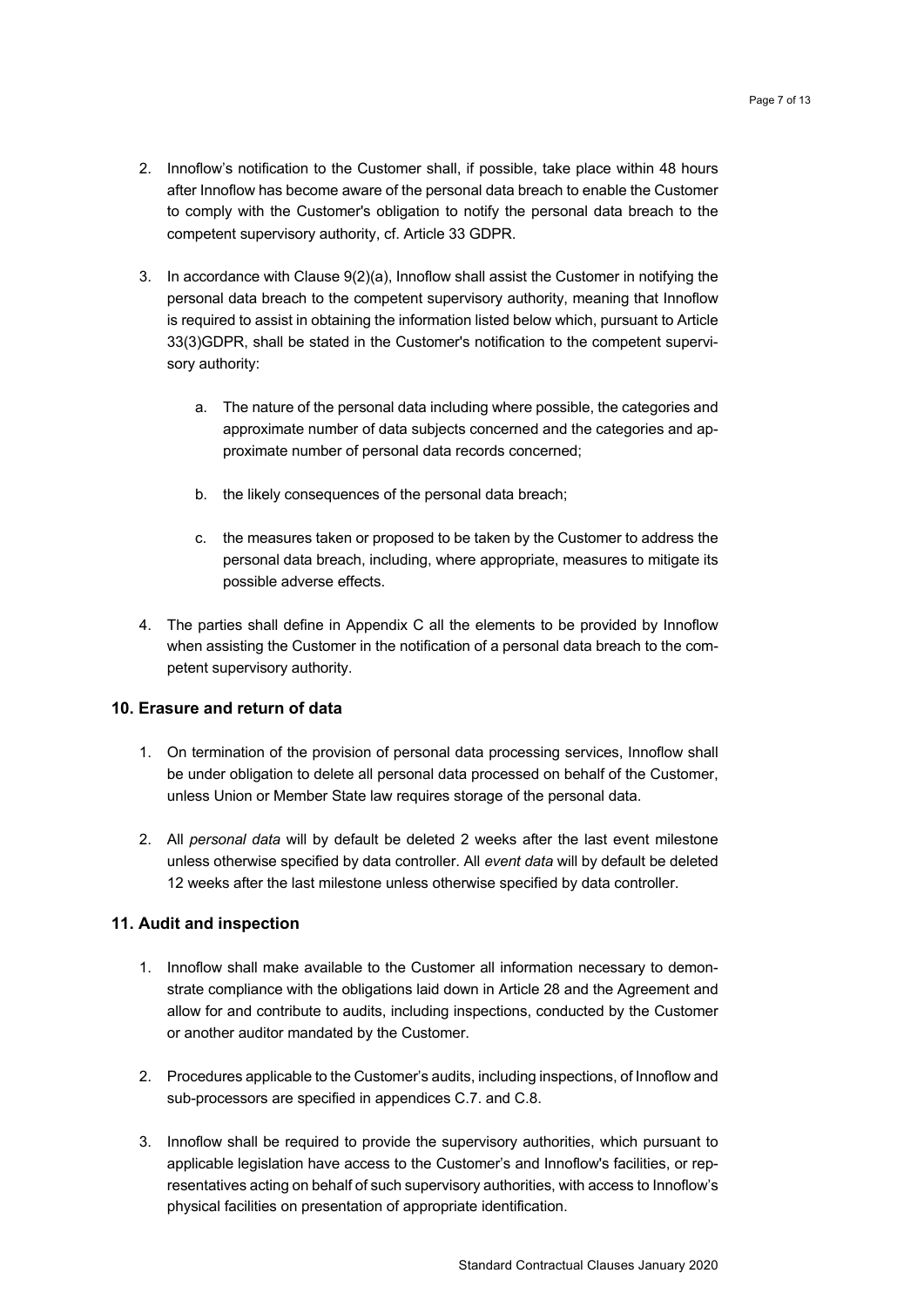# **12. The parties' agreement on other terms**

1. The parties may agree other clauses concerning the provision of the personal data processing service specifying e.g. liability, as long as they do not contradict directly or indirectly the Agreement or prejudice the fundamental rights or freedoms of the data subject and the protection afforded by the GDPR.

# **13. Commencement and termination**

- 1. The Agreement shall become effective on the date of both parties' signature.
- 2. Both parties shall be entitled to require the Agreement renegotiated if changes to the law or inexpediency of the Agreement should give rise to such renegotiation.
- 3. The Agreement shall apply for the duration of the provision of personal data processing services. For the duration of the provision of personal data processing services, the Agreement cannot be terminated unless other Agreement governing the provision of personal data processing services have been agreed between the parties.
- 4. If the provision of personal data processing services is terminated, and the personal data is deleted or returned to the Customer pursuant to Clause 10.1. and Appendix C.4., the Agreement may be terminated by written notice by either party.
- 5. Signature

On behalf of the Customer

Name: Position: Date: Signature:

On behalf of Innoflow

Thomas Tornerup CEO May 3rd 2022

Thomas Tonnenup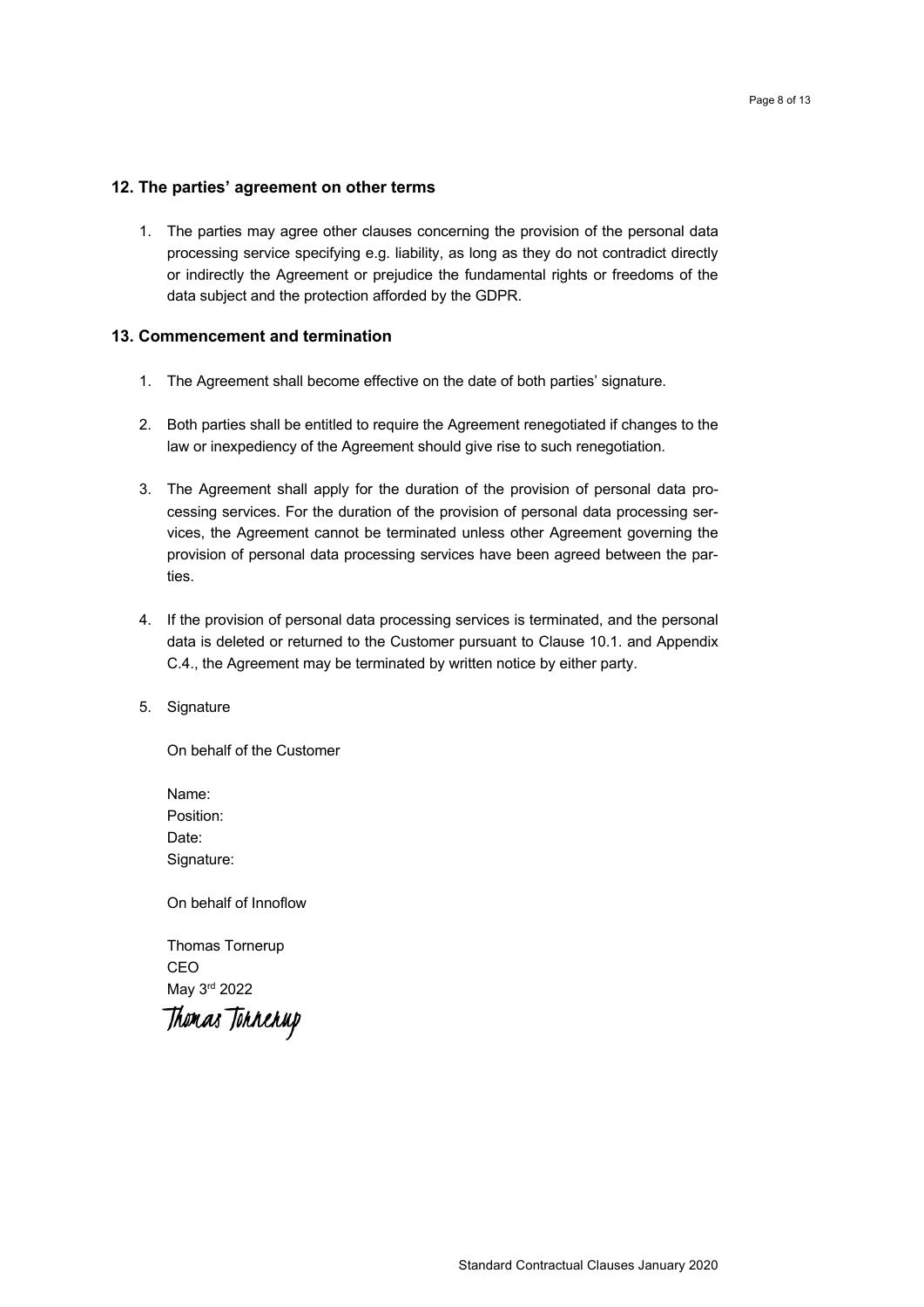### **14. Customer and Innoflow's contacts/contact points**

- 1. The parties may contact each other using the following contacts/contact points:
- 2. The parties shall be under obligation continuously to inform each other of changes to contracts/contact points.

Name Position Telephone E-mail

Thomas Tornerup CEO +45 25286872 Thomas@innoflow.io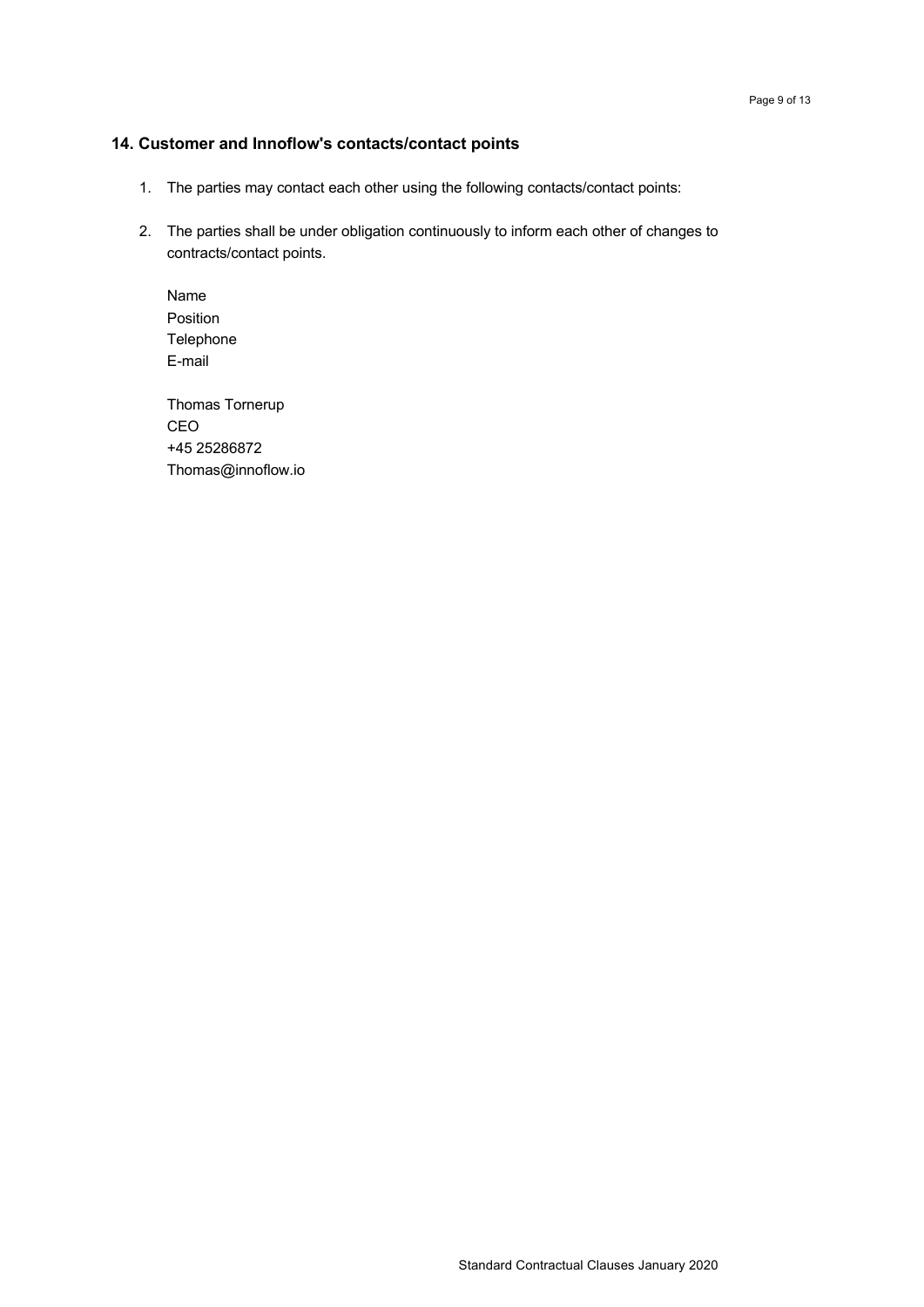# **Appendix A** Information about the processing **Internal Contains a Page 10 of 13 Page 10 of 13**

# **A.1. The purpose of Innoflow's processing of personal data on behalf of the Customer is:**

Innoflow has access to personal data uploaded by the Customer to the Innoflow Platform. The main function of Innoflow's access to personal data is to deliver and develop the Innoflow Platform and provide support/assistance and maintain the Innoflow Platform.

Innoflow will act as independent data controller for the user profiles and personal data present in the user profiles on the Innoflow Platform. Innoflow will not process this data on behalf of the Customer.

# **A.2. Innoflow's processing of personal data on behalf of the Customer shall mainly pertain to (the nature of the processing):**

Please see answer to A.1.

### **A.3. The processing includes the following types of personal data about data subjects:**

Contact details (such as name, email address, telephone number).

User generated content (such as messages, posts, ideas, solutions or communication exchanged).

Additional individual information (such as age, gender, previous employments, profession, education information, geographical location, habits, preferences, hobbies).

Content created on Events/Cases (such as participant information, communication relating to the creation of business ideas or solutions).

# **A.4. Processing includes the following categories of data subject:**

Users of the Innoflow Platform, clients/customers, business partners, participants in events/challenges on the Innoflow Platform.

# **A.5. Innoflow's processing of personal data on behalf of the Customer may be performed when the Agreement commence. Processing has the following duration:**

All *personal data* will by default be deleted 2 weeks after the last event milestone unless otherwise specified by data controller. All *event data* will by default be deleted 12 weeks after the last milestone unless otherwise specified by data controller.

# **Appendix B Authorised sub-processors**

#### **B.1. Approved sub-processors**

On commencement of the Agreement, the Customer authorises the engagement of the following sub-processors: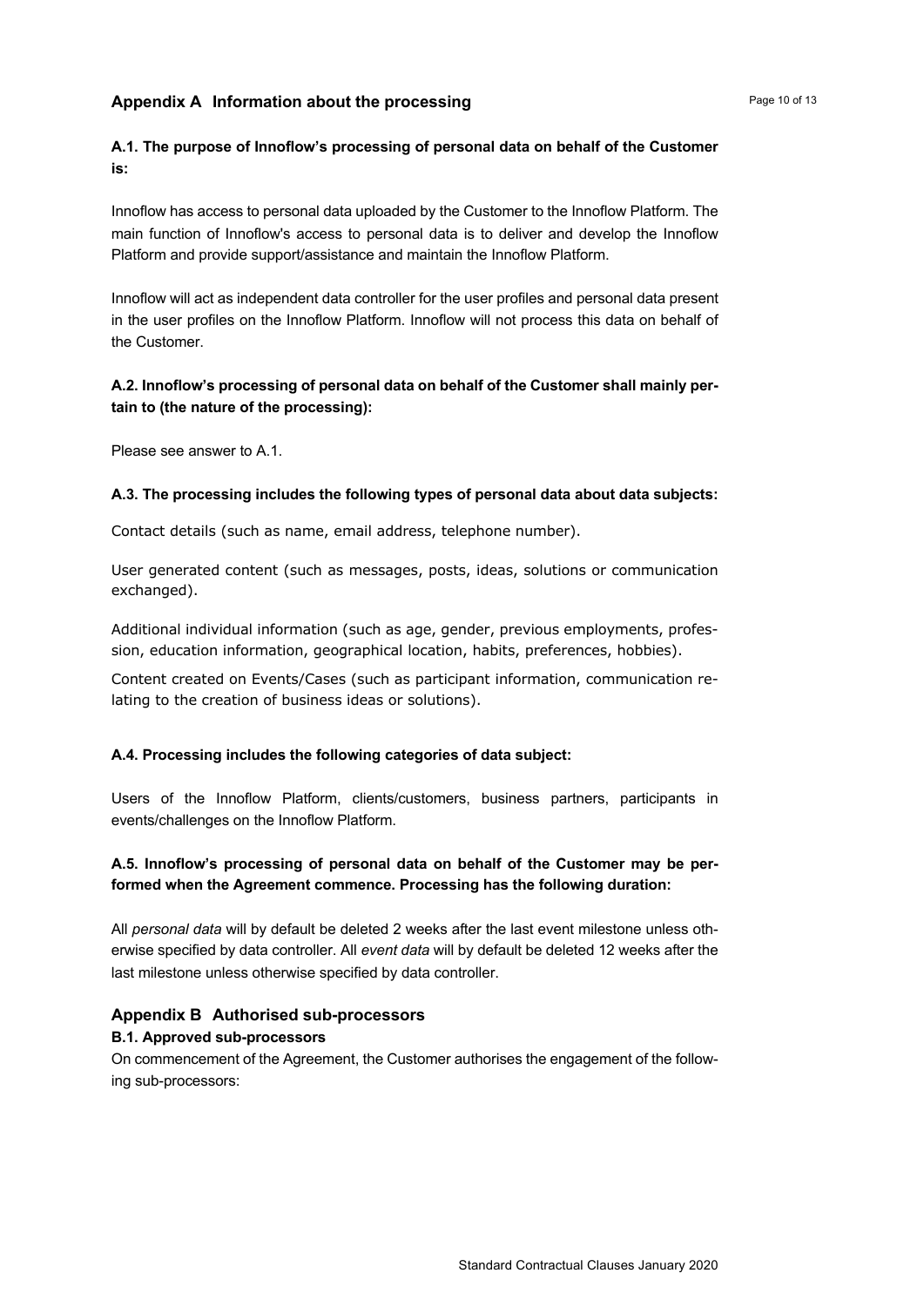| <b>NAME</b>                                   | <b>CVR/VAT</b> | <b>ADDRESS</b>                                                        | <b>DESCRIPTION OF</b><br><b>PROCESSING</b>                                                                                                                                                            | <b>MECHANISM</b> |
|-----------------------------------------------|----------------|-----------------------------------------------------------------------|-------------------------------------------------------------------------------------------------------------------------------------------------------------------------------------------------------|------------------|
| Microsoft<br>Ireland<br><b>Operations Ltd</b> | IE-256796      | 70 SIR JOHN<br>ROGERSON'S<br>QUAY, DUBLIN<br>2, D02R296, Ire-<br>land | Hosting and<br>data storage,<br>e-mail, business<br>intelligence,<br>online surveys<br>and automation.<br>Data stored<br>within EEA.                                                                  | <b>SCC</b>       |
| Clouda ApS                                    | 41509775       | Industrivej 21,<br>4000 Roskilde,<br><b>Denmark</b>                   | Providing ser-<br>vices for main-<br>taining the infra-<br>structure and<br>configuring ac-<br>cess to the user<br>data (databases<br>and files) for ap-<br>plications. Data<br>stored within<br>EEA. | Not required     |
| Mailgun<br>Technologies<br>Inc.               | 0802653513     | 112 E Pecan St.<br>#1135 San An-<br>tonio, TX 78205                   | Sub-processor<br>of e-mail plat-<br>form. Data<br>stored within<br>EEA.                                                                                                                               | <b>SCC</b>       |

The Customer shall on the commencement of the Agreement authorise the use of the abovementioned sub-processors for the processing described for that party. Innoflow shall not be entitled – without the Customer's explicit written authorisation – to engage a sub-processor for a 'different' processing than the one which has been agreed upon or have another sub-processor perform the described processing.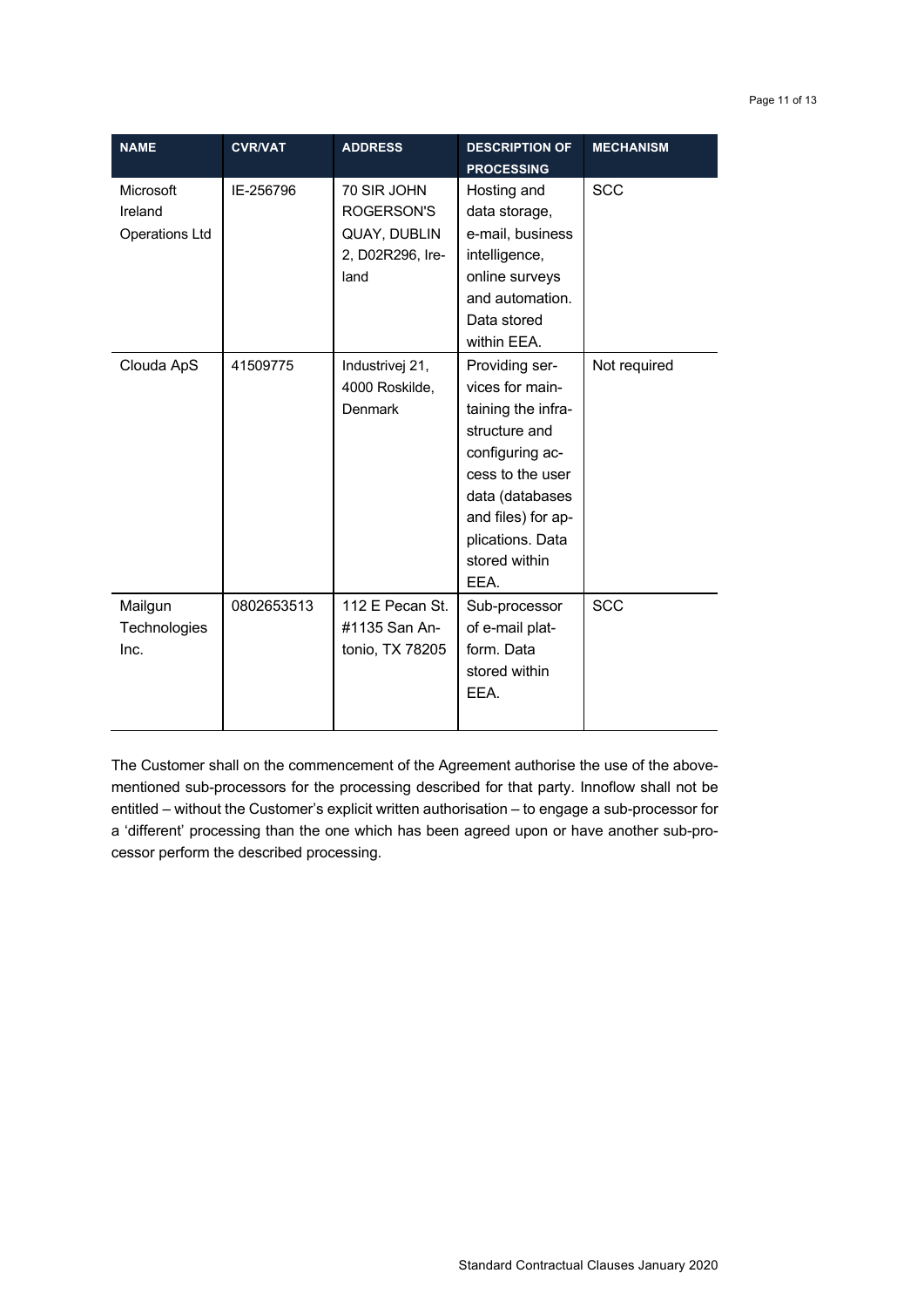# **Appendix C** Instruction pertaining to the use of personal data *Page 12 of 13* **C.1. The subject of/instruction for the processing**

#### **C.2. Security of processing**

Please see Appendix E of the Agreement.

Innoflow performing the following: Please see A.1.

#### **C.3. Assistance to the Customer**

Innoflow shall insofar as this is possible – within the scope and the extent of the assistance specified below – assist the Customer in accordance with Clause 8.1. and 8.2. by implementing the following technical and organisational measures:

Innoflow shall make all relevant information available and shall, if necessary, help the Customer to identify relevant personal data. Other than that, Innoflow's assistance will consist of maintaining an adequate level of safety as stated in C.2.

### **C.4. Storage period/erasure procedures**

Innoflow shall automatically delete the personal data in accordance with Clause 10.1. and 10.2., unless the Customer has requested otherwise. Such requests shall be documented and kept in writing, including electronically, in connection with the Agreement.

#### **C.5. Processing location**

Processing of the personal data under the Agreement cannot be performed at other locations than the following without the Customer's prior written authorisation: the address of Innoflow and the list in B.1.

# **C.6. Instruction on the transfer of personal data to third countries**

If the Customer does not in the Agreement or subsequently provide documented instructions pertaining to the transfer of personal data to a third country, Innoflow shall not be entitled within the framework of the Agreement to perform such transfer.

# **C.7. Procedures for the Customer's audits, including inspections, of the processing of personal data being performed by Innoflow**

Innoflow shall once a year obtain an audit report from an independent third party concerning Innoflow's compliance with the GDPR, the applicable EU or Member State data protection provisions and the Agreement.

The auditor report shall be submitted to the Customer for information. The Customer may contest the scope and/or methodology of the report and may in such cases request a new audit/inspection under a revised scope and/or different methodology.